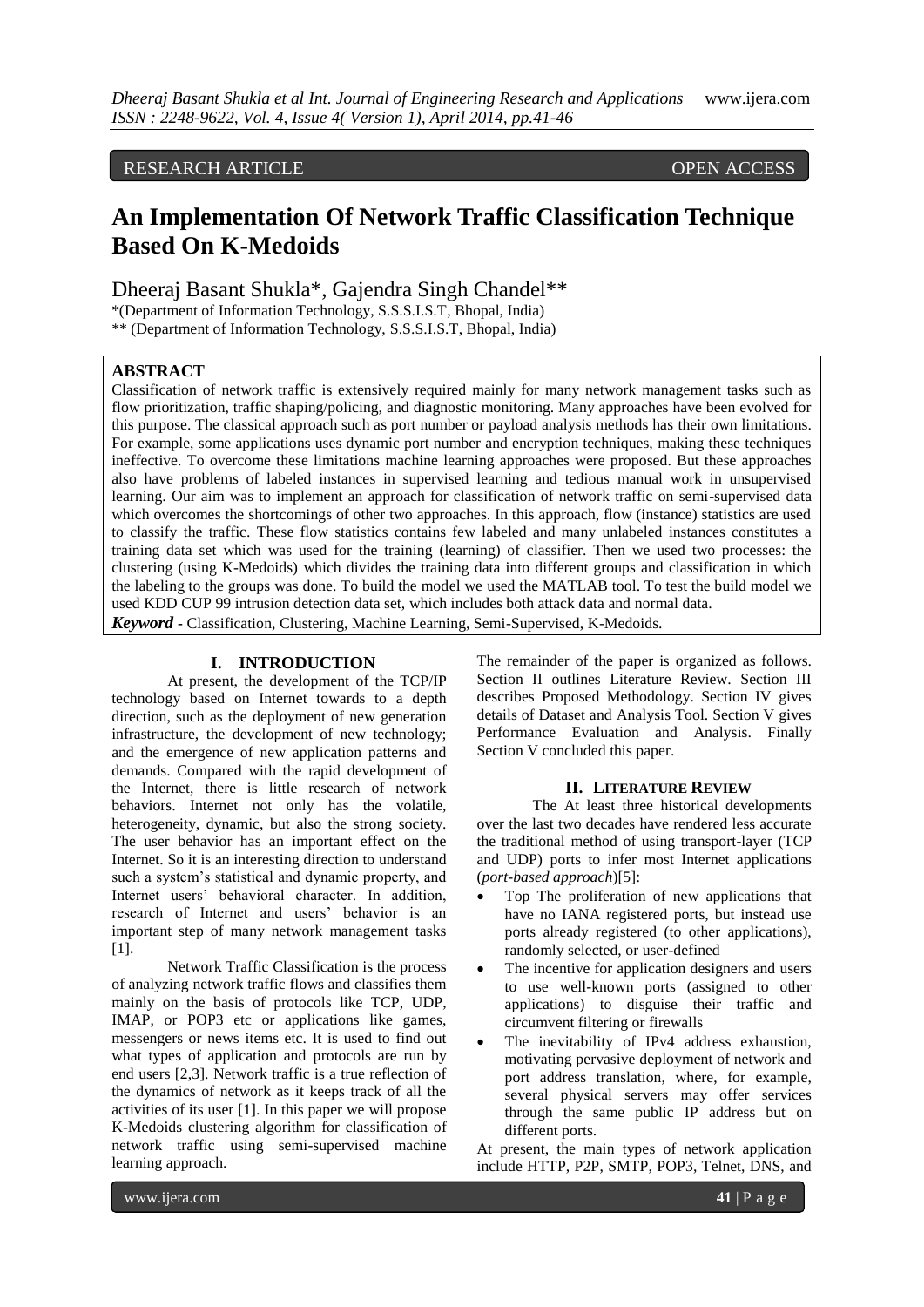FTP, etc. This section discusses the level of traffic analysis, and demonstrates which levels we are concerned about. Meanwhile, several techniques presented in the literature are surveyed; such as Port Number Mapping, Payload-based Analysis and Machine Learning. Current research of network traffic analysis mainly focuses on the bit-level, packet-level, flow-level and stream-level. Bit-Level's research mostly concern network traffic's quantitative characteristics, such as network cable transmission rate and throughput's changes. Packet-Level cares the arrival procedure of the IP packet, delay and packet loss rate. Ref. [6] studied the change of the backbone network at flow load, round-trip time, packet disorder ratio and delay. The basis of flow partition is the address and protocol.

The traditional method relies on linking a well-known port number with a specific application, so as to identify different Internet traffic. The portbased method is successful because many wellknown applications have specific port numbers (assigned by IANA[7]). For example, HTTP traffic uses port 80; FTP port 21.But with the emergence of P2P application, the accuracy of port-based is declined sharply. Because such application tries to hide from firewalls and network security tools by using dynamic port numbers, or masquerading as HTTP or FTP applications. So the port-based method is no longer reliable.

In order to deal with the disadvantages of the above method, a more reliable technique is to inspect the packet payload [8, 9]. In these methods, payloads are analyzed to determine whether or not they contain characteristic signatures of known applications. This technique can be extremely accurate when the payload is not encrypted. But this assumption is unrealistic because some P2P applications by use of different methods (encryption, variable-length padding), to avoid detecting by this technique. In addition, the demand of high process and storage capacity is discouraged, and privacy is concerned with examining user information [1].

Machine learning [10, 11], is one of the promising approach for traffic classification. There are two categories unsupervised and supervised in ML. The method in which the training data is labeled before is called as supervised learning. Labeled data means the input set for which the class to which it belong is known. The methodology in which the training data is unlabeled is called as unsupervised method. Unlabeled dataset is one for which class to which it belongs is unknown and is to be properly classified.

Another machine learning category is Semisupervised methodology [12,13]. A learner and a classifier are two components of it. The learner is to distinguish a mapping between flows and traffic class from a training data set. Consequently, the classifier is obtained using this learned mapping. Fully labeled training data set is required to design the learner. It is very difficult as well as time consuming to obtain a fully labeled training data set. Quite the opposite, obtaining unlabeled training flows is reasonably priced. We build up and estimate a technique that allow us to design a traffic classifier using flow statistics using both labeled and unlabeled flows. Purposely, the learner is build using both labeled and unlabeled flows to show that unlabeled flow scan help to make the traffic classification problem handy. Semi-supervised approach is advantageous in the some situations. It is used to build fast and accurate classifier. This approach is vigorous and can lever formerly unseen flows. To improve the performance of the classifier it allows to add unlabeled flows. It classifies the given data set into appropriate classes using the k-means clustering algorithm [1, 4, 14, 15, 16].

#### **III. PROPOSED METHODOLOGY**

Our proposed system is based on clustering and probabilistic assignment technique using semisupervised machine learning to analyze and classify network traffic on both labeled and unlabeled flow. Fig. 1 shows this proposed system, consisting of two major phases: Learning Phase and Classification Phase. In the learning phase, from training data set a mapping is determined between traffic flows and traffic class. Then, this mapping is used for classification in the next phase.

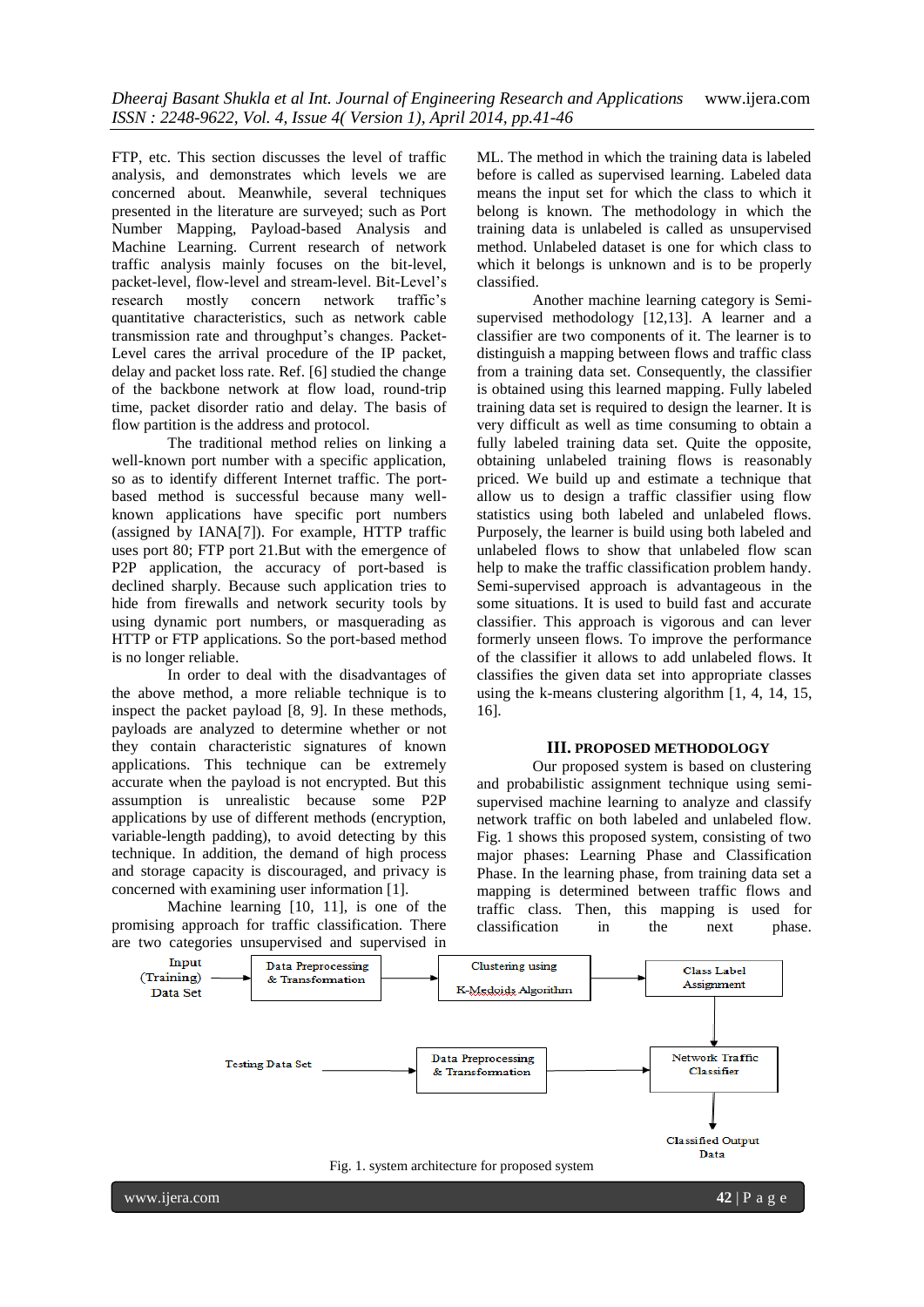## **3.1. Learning Phase**

This phase of proposed system consist of mainly three subphases as shown in fig. 1.

- Preprocessing and Transformation
- Clustering using K-Medoids Algorithm
- Class Label Assignment

#### 3.1.1. Preprocessing and Transformation

Normalization is used for data preprocessing, where the attribute values are scaled so as to fall within a small specified range such as 0.0 to 1.0. In this work for normalization the attribute values are divided by the largest value for that attribute present in the dataset [17].

#### 3.1.2. Clustering

The *k*-means algorithm is sensitive to outliers because an object with an extremely large value may substantially distort the distribution of data. This effect is particularly exacerbated due to the use of the *square*-error function. Instead of taking the mean value of the objects in a cluster as a reference point, we can pick actual objects to represent the clusters, using one representative object per cluster. Each remaining object is clustered with the representative object to which it is the most similar. The partitioning method is then performed based on the principle of minimizing the sum of the dissimilarities between each object and its corresponding reference point. PAM (Partitioning Around Medoids) was one of the first *k*-medoids algorithms introduced. It attempts to determine *k*  partitions for *n* objects. After an initial random selection of *k* representative objects, the algorithm repeatedly tries to make a better choice of cluster representatives. All of the possible pairs of objects are analyzed, where one object in each pair is considered a representative object and the other is not. The quality of the resulting clustering is calculated for each such combination. An object, *oj*, is replaced with the object causing the greatest reduction in error. The set of best objects for each cluster in one iteration forms the representative objects for the next iteration. The final set of representative objects are the respective medoids of the clusters. The complexity of each iteration is  $O(k(n-k)^2)[18]$ .

Algorithm: PAM (Partitioning Around Medoids), a K-Medoids algorithm for partitioning based on central object.

Input: k – Number of clusters

 $D - A$  data set containing n objects

Output: A set of k clusters

Procedure:

Step 1. Arbitrary choose k objects in D as the initial representative objects.

Step 2. Assign each remaining object to cluster with the nearest representative object.

Step 3. Randomly select a non-representative object, orandom Step 4. Compute the total cost, S, of swapping representative object, o<sub>j</sub>, with o<sub>random</sub>.

Step 5. If  $S < 0$ , then swap  $o_i$  with  $o_{random}$  to form the new set of k representative objects

Step 6. Repeat Step 2 to Step 5 until there is no change in medoid.

## 3.1.3. Class Label Assignment

Once training data is clustered available labeled flows i.e. clusters are mapped to different known classes. In this semi-supervised learning process, some clusters are mapped to different flow types. The collection of number of records are treated as input for classification process. The instance of a dataset is a record or a tuple  $(x,y)$ , where attribute set is denoted by x and class attribute by y. A set of flows is suppose  $X = \{X_1, \ldots, X_N\}$ . Xi is a flow instance, which is a vector of attribute values,  $X_i$ =  ${X_{ii} | 1 \le j \le m}$ , where m is the number of attributes, and X is the value of the  $j<sup>th</sup>$  attribute of the  $i<sup>th</sup>$  flow. The set of traffic classes are denoted by Y ,Y  $=[Y_1, \ldots, Y_q],$  where the number of classes are denoted by q. The Y i's can be classes. The mapping from m-dimensional variable X to Y forms a base for classification. The training is performed and the system is tested later on. The system is required to test on out of sample data. In the training phase center of the cluster is obtained. As well as in testing phase minimum distance of each record from centroid is compared, if found data is assigned to the same cluster.

By using clustering algorithm number of clusters are determined. A mapping from clusters to labels is done using probabilistic assignment technique.  $P(Y = Y_j | C_k)$ , where  $j = 1,...,q$ . where q is number of class types and  $k = 1, \dots, K$  where K is the number of clusters. The set of flows which are labeled to different applications of training data are used to find out probabilities,  $(xi; yi)$ ,  $i = 1, \ldots, L$ , where  $L =$  the total number of different labeled applications.  $P(Y = y_j | C_k)$  is then estimated by the maximum likelihood estimate, njk nk , where njk is the number of flows that were assigned to cluster k with label j, and nk is the total number of (labeled) flows that were assigned to cluster k[4].

## **3.2. Classification Phase**

In this phase, the traffic data obtained from first phase will be given to classifier for classification. In addition to evaluate classifier the testing dataset has all labeled flows which is preprocessed and transformed before it is given as input to classifier.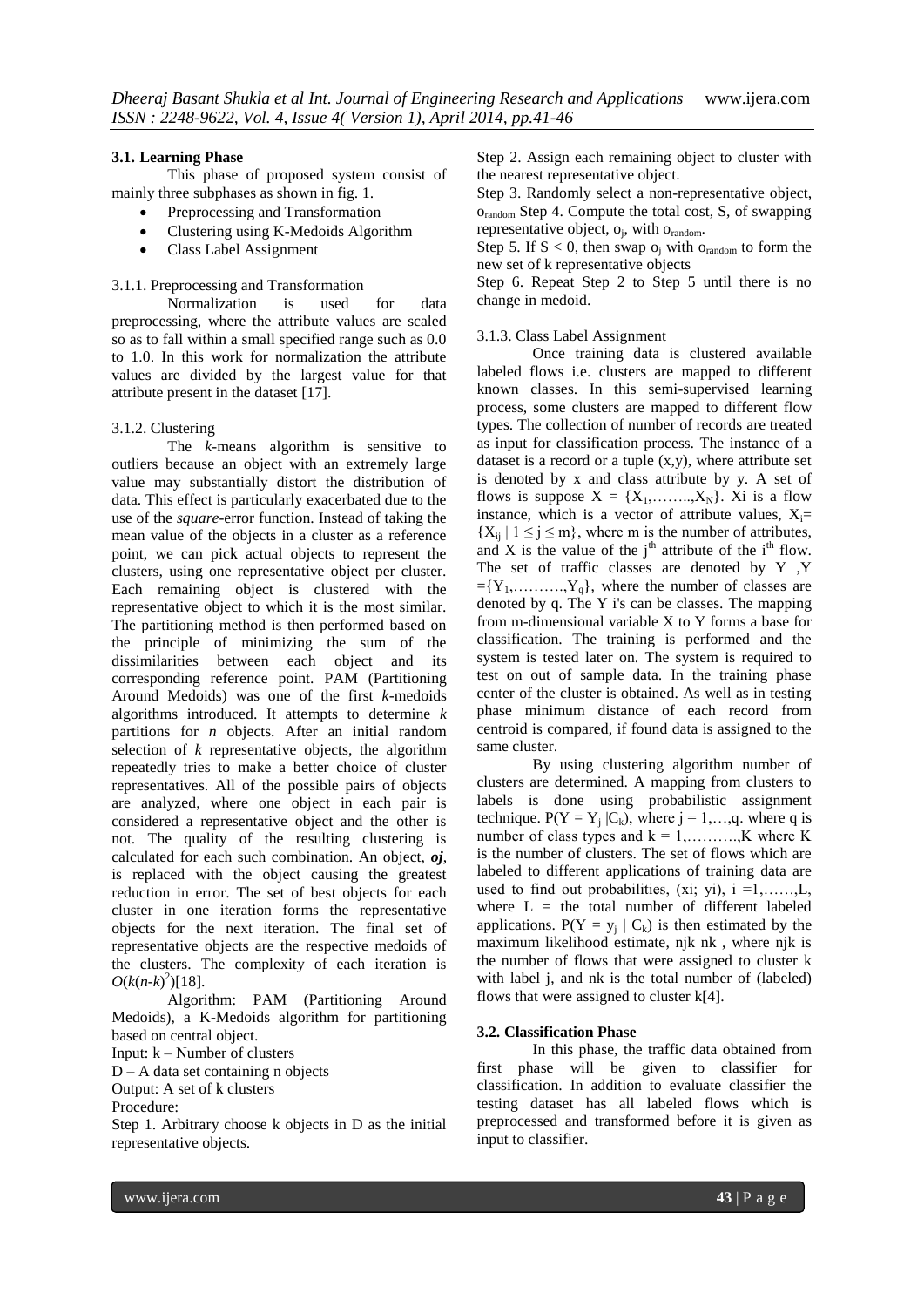## **IV. DATASET AND ANALYSIS TOOL 4.1. KDD CUP 1999 Dataset**

The KDD CUP 99 dataset is used for The Third International Knowledge Discovery and Data Mining Tools Competition, which was held in conjunction with KDD-99. Dataset contains 41 features and 1 class label [19].

The raw training data was about four gigabytes of compressed binary TCP dump data from seven weeks of network traffic. This was processed into about five million connection records. Similarly, the two weeks of test data yielded around two million connection records. A connection is a sequence of TCP packets starting and ending at some welldefined times, between which data flows to and from a source IP address to a target IP address under some well-defined protocol. Every connection is labeled as either normal or as an attack, with exactly one specific attack type. Attacks fall into four main

- categories [19]:<br>• DoS: der denial-of-service, e.g. synchronous flooding;
- R2L: unauthorized access from a remote machine, e.g. guessing password;
- U2R: unauthorized access to local super user (root) privileges, e.g., various ``buffer overflow'' attacks;
- Probing: supervision and snooping, e.g., port scanning.

## **4.2. MATLAB**

The name MATLAB stands for matrix laboratory. MATLAB is a high performance language for technical computing. It integrates computation, visualization, and programming in an easy-to-use environment where problems and solutions ar expressed in familiar mathematical notation [19].

#### **V. PERFORMANCE EVALUATION**

The performance of classifier is greatly influenced by number of clusters. The number of clusters directly affects the quality of clustering, the time complexity. So, to evaluate performance of classifier the number of clusters has varied from 5 to 30. By this, we can determine at which number of cluster the classifier gives better performance.

We have conducted two experiments. In first experiment, we have chosen LD1 and CD1 as learning and classification dataset respectively. In second experiment, we have chosen LD2 and CD2 as learning and classification dataset respectively. On basis of above two experiments, we evaluate the fmeasure.

To check effectiveness of classifier, we have calculated ratio of precision and recall represented with f-measure. The f-measure is defined as

$$
f-measure = \frac{2*Precision*Recall}{Precision+Recall}
$$
 (1)

Table 1 shows that precision of classifier calculated for individual class at number of clusters equals to 30 for LD1 and LD2 (i.e. in Experiment 1 and 2).

| Table 1. Precision of classifier at $k=30$ |  |
|--------------------------------------------|--|
|--------------------------------------------|--|

|                       | Precision (%) |       |
|-----------------------|---------------|-------|
| <b>Attack Classes</b> | LD1           | LD2   |
| Normal                | 91.00         | 99.00 |
| Probe                 | 85.00         | 72.00 |
| DoS                   | 99.00         | 92.00 |
| U2R                   | 74.00         | 66.00 |
| R2L                   | 61.00         | 93.00 |

Table 2 shows that recall of classifier calculated for individual class at number of clusters equals to 30 for LD1 and LD2 (i.e. in Expriment 1 and 2).

Table 2. Recall of classifier at k=30

|                       | Recall (%) |        |
|-----------------------|------------|--------|
| <b>Attack Classes</b> | LD1        | LD2    |
| Normal                | 64.00      | 81.00  |
| Probe                 | 100.00     | 100.00 |
| DoS                   | 99.00      | 100.00 |
| U2R                   | 71.00      | 62.00  |
| R2L                   | 86.00      | 88.00  |

Table 3 shows that f-measure of classifier calculated from precision and recall.

Table 3. F-measure of classifier at k=30

|                       | Recall (%) |       |
|-----------------------|------------|-------|
| <b>Attack Classes</b> | LD1        | LD2   |
| Normal                | 75.14      | 89.10 |
| Probe                 | 91.89      | 83.72 |
| DoS                   | 99.00      | 95.83 |
| U2R                   | 72.46      | 63.93 |
| R2L                   | 71.37      | 90.43 |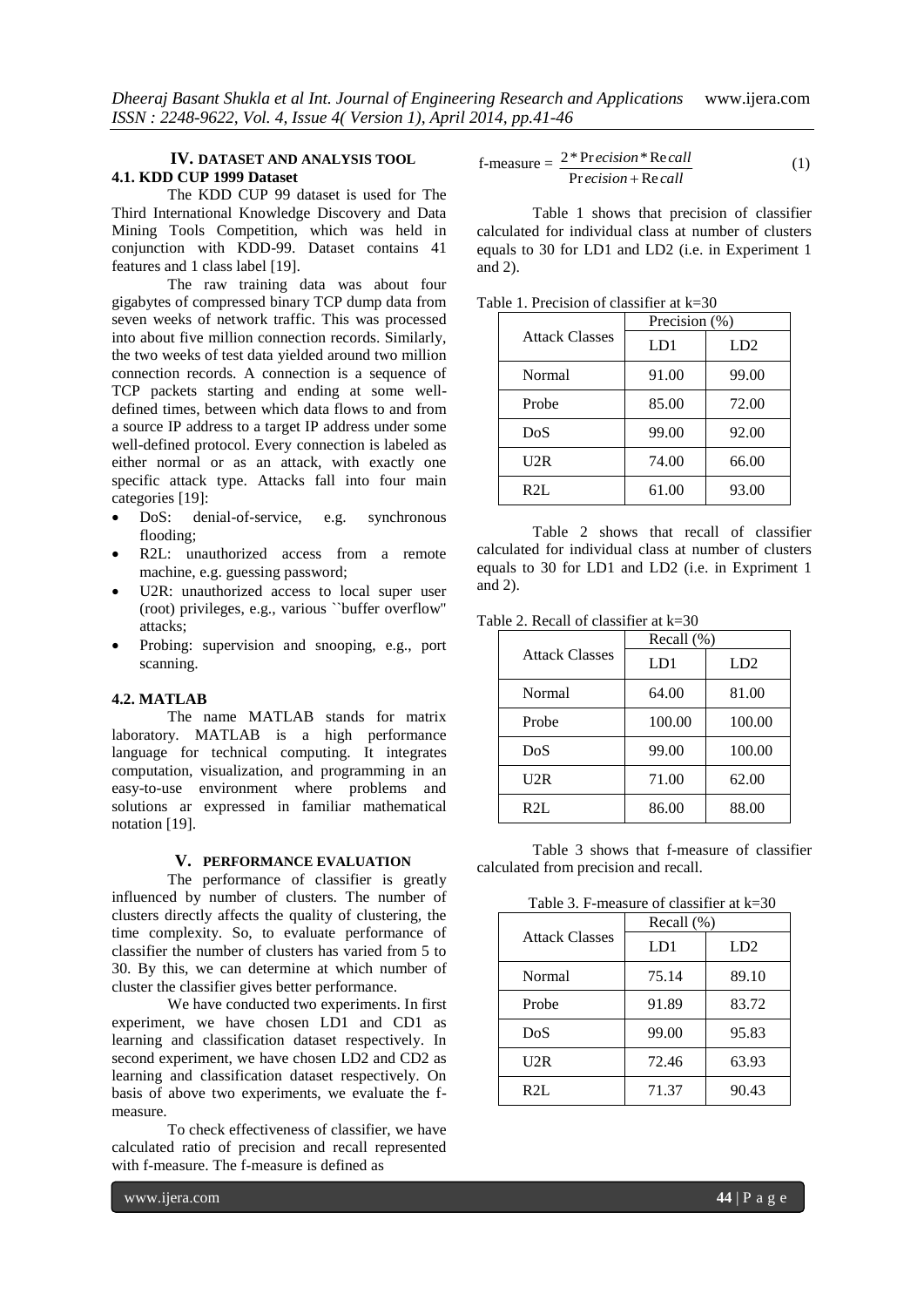

Fig. 2. Graphical Representation of F-Measure

The results shown in Table 3 and Fig. 2 indicates that the classifier correctly classifies the almost all instances belonging to class DoS and does not classify the other instances belonging to this class. Also there is no indication of new class detection.

## **VI. CONCLUSION**

As an important character of network application, there is much literature about network traffic. In this work, from the micro perspective of network traffic, we described the use of semisupervised machine-Learning to classify network traffic by application. The aim of the proposed system is to design and implement a semi supervised learning approach for network traffic classification based on clustering techniques. The system permits both labeled and unlabeled data to be used in training the network. The effectiveness of proposed approach has been evaluated by detailed experiments using different parameters. The experimental results has shown that the proposed technique fulfilled its said purpose and it is also possible to detect new classes during classification. It also significantly improves the accuracy and computational time. Experimental results shows that the performance of classifier can be improved by reducing the number of features in the dataset. In the future, this approach could become an excellent tool to classify network traffic.

#### **REFERENCES**

- [1] Liu Yingqiu, Li Wei, Li Yunchun, "Network Traffic Classification using K-Means Clustering," in *Second International Multisymposium on Computer and Computational Sciences*, Aug.2007, pp. 360- 365.
- [2] Alberto Dainotti, Walter de Donato, Antonio Pescape, Pierluigi Salvo Rossi,

"Classification of Network Traffic via Packet Level Hidden Markov Models," in *IEEE GLOBECOM,* New Orleans, LO, Dec. 2008, pp. 1-5.

- [3] Geza Szabo, Istyan Szabo, Daniel Orincasy, "Accurate Traffic Classification," in *IEEE International Symposium on a World of Wireless Mobile and Multimedia Networks (WoWMoM)*,Espoo, Finland, June 2007, pp. 1-8.
- [4] Ms. Sheetal S. Shinde, Dr. Sandeep P. Abhang, "A Network Traffic Clasification Technique using Clustering on Semi-Supervised Data," in *International Journal of Electronics, Communication, & Soft Computing Sciences & Engineering*, ISSN: 2277-9477,Mar. 2012, pp. 151-155.
- [5] Alberto Dainotti, Antonio Pescape, "Issues and Future Directions in Traffic Classification," in *IEEE Network*, Feb. 2012, pp. 35-40.
- [6] C. Fraleigh, S. Moon, B. Lyles, C. Cotton, M. Khan, D. Moll, et al. "Packet-level traffic measurement from the sprint IP bacbone," in *IEEE Trans. On Networks*, 2003, 17(6):6- 16..
- [7] IANA, "Internet Assigned Numbers Authority," http://www.iana.org/assignment/portnumbers.
- [8] C. Dews, A. Wichmann, A. Feldmann, "An analysis of internet chat systems," *In IMC'03*, New York: ACM Press, 2003:51- 64
- [9] P. Haffner, S. Sen, O. Spatscheck, D. Wang, "ACAS:Automated Construction of Application Signatures," *SIGCOMM'05 MineNet Workshop*, New York: ACM Press, 2005, PP. 197-202.
- [10] Erman, A. Mahanti, and M. Arlitt. "Internet Traffic Identification using Machine Learning". in *Proc.GLOBECOM'06*, San Francisco,USA, November 2006.
- [11] Sebastian Zander, Thuy Nguyen, "Automated Traffic Classification and Application Identification using Machine Learning", *Grenville Armitage Centre form Advanced Internet Architectures*, Swinburne, University of Technology ,Melbourne, Australia.
- [12] J. Erman, A. Mahanti, M. Arlitt, I. Cohen, and C. Williamson, "Semi-Supervised Network Traffic Classification", *SIGMETRICS'07*, June 12.16, 2007, San Diego, California, USA. ACM 978-1- 59593-639-4/07/0006.